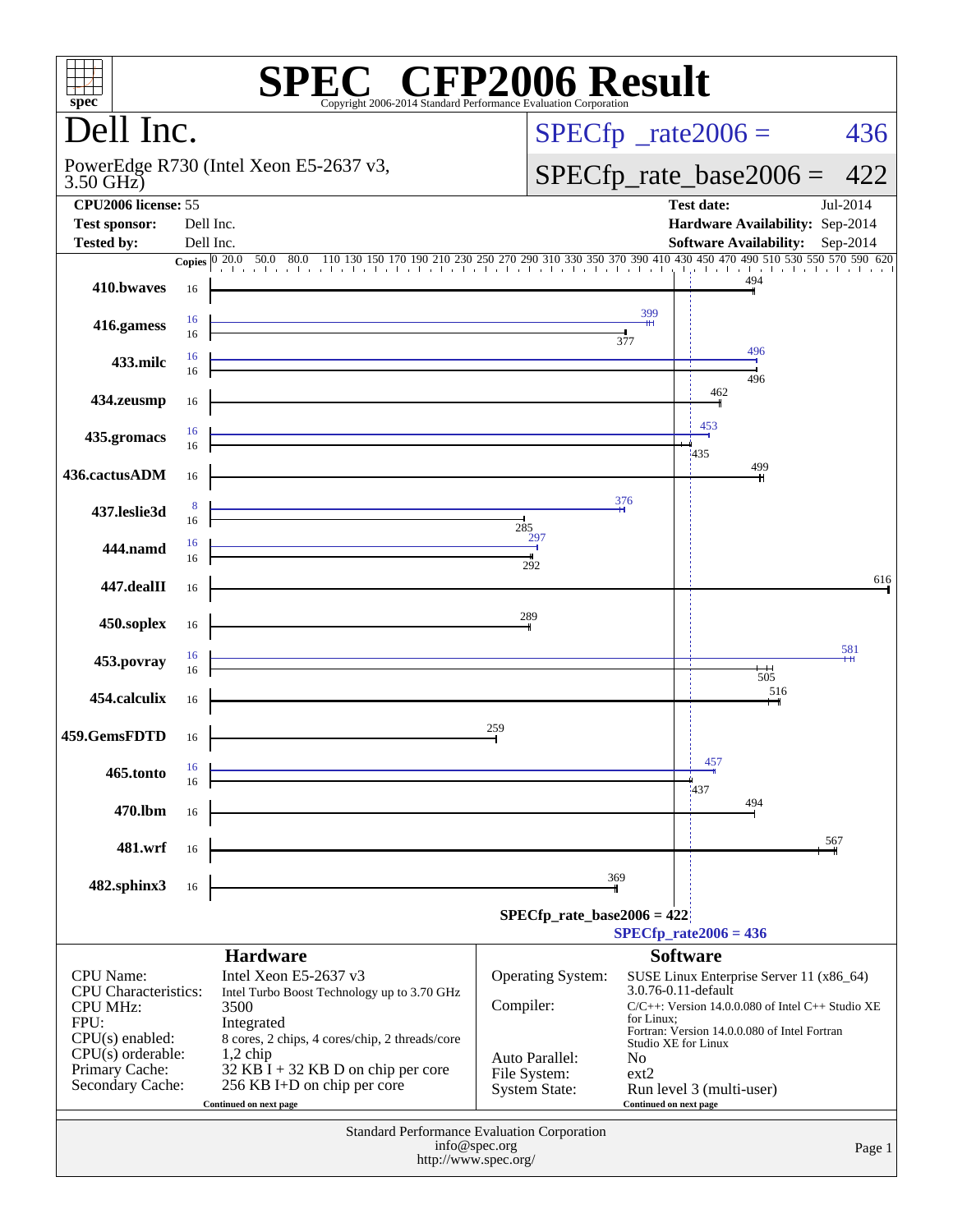

### Dell Inc.

3.50 GHz) PowerEdge R730 (Intel Xeon E5-2637 v3,

#### [L3 Cache:](http://www.spec.org/auto/cpu2006/Docs/result-fields.html#L3Cache) 15 MB I+D on chip per chip<br>Other Cache: None [Other Cache:](http://www.spec.org/auto/cpu2006/Docs/result-fields.html#OtherCache) [Memory:](http://www.spec.org/auto/cpu2006/Docs/result-fields.html#Memory) 256 GB (16 x 16 GB 2Rx4 PC4-2133P-R) [Disk Subsystem:](http://www.spec.org/auto/cpu2006/Docs/result-fields.html#DiskSubsystem) 1 x 300 GB 15000 RPM SAS [Other Hardware:](http://www.spec.org/auto/cpu2006/Docs/result-fields.html#OtherHardware) None

| $\sim$ $\sim$ $\sim$ $\sim$ $\sim$ $\sim$ $\sim$ $\sim$ |           |  |                                        |            |
|---------------------------------------------------------|-----------|--|----------------------------------------|------------|
| <b>CPU2006 license: 55</b>                              |           |  | Test date:                             | $Jul-2014$ |
| <b>Test sponsor:</b>                                    | Dell Inc. |  | <b>Hardware Availability: Sep-2014</b> |            |
| <b>Tested by:</b>                                       | Dell Inc. |  | <b>Software Availability:</b> Sep-2014 |            |
|                                                         |           |  |                                        |            |

[Peak Pointers:](http://www.spec.org/auto/cpu2006/Docs/result-fields.html#PeakPointers)

#### [Base Pointers:](http://www.spec.org/auto/cpu2006/Docs/result-fields.html#BasePointers) 32/64-bit<br>Peak Pointers: 32/64-bit [Other Software:](http://www.spec.org/auto/cpu2006/Docs/result-fields.html#OtherSoftware) None

 $SPECTp_rate2006 = 436$ 

[SPECfp\\_rate\\_base2006 =](http://www.spec.org/auto/cpu2006/Docs/result-fields.html#SPECfpratebase2006)  $422$ 

| <b>Results Table</b> |               |                |       |                |       |                                                                                                          |             |               |                |              |                |              |                |              |
|----------------------|---------------|----------------|-------|----------------|-------|----------------------------------------------------------------------------------------------------------|-------------|---------------|----------------|--------------|----------------|--------------|----------------|--------------|
|                      | <b>Base</b>   |                |       |                |       |                                                                                                          | <b>Peak</b> |               |                |              |                |              |                |              |
| <b>Benchmark</b>     | <b>Copies</b> | <b>Seconds</b> | Ratio | <b>Seconds</b> | Ratio | <b>Seconds</b>                                                                                           | Ratio       | <b>Copies</b> | <b>Seconds</b> | <b>Ratio</b> | <b>Seconds</b> | <b>Ratio</b> | <b>Seconds</b> | <b>Ratio</b> |
| 410.bwayes           | 16            | 440            | 494   | 440            | 494   | 441                                                                                                      | 493         | 16            | 440            | 494          | 440            | 494          | 441            | 493          |
| 416.gamess           | 16            | 830            | 377   | 832            | 377   | 830                                                                                                      | 378         | 16            | 779            | 402          | 790            | 396          | 785            | 399          |
| $433$ .milc          | 16            | 296            | 497   | 296            | 496   | 296                                                                                                      | 496         | 16            | 296            | 496          | 296            | 496          | 296            | 496          |
| 434.zeusmp           | 16            | 315            | 462   | 315            | 462   | 314                                                                                                      | 464         | 16            | 315            | 462          | 315            | 462          | 314            | 464          |
| $435$ .gromacs       | 16            | 261            | 437   | 267            | 428   | 263                                                                                                      | <u>435</u>  | 16            | 252            | 453          | 252            | 453          | 252            | 453          |
| 436.cactusADM        | 16            | 381            | 502   | 383            | 499   | 383                                                                                                      | 499         | <b>16</b>     | 381            | 502          | 383            | 499          | 383            | 499          |
| 437.leslie3d         | 16            | 527            | 285   | 527            | 286   | 529                                                                                                      | 285         | 8             | 200            | 376          | 202            | 372          | 200            | 376          |
| 444.namd             | 16            | 442            | 290   | 438            | 293   | 440                                                                                                      | 292         | 16            | 433            | 296          | 432            | 297          | 432            | 297          |
| 447.dealII           | 16            | 297            | 615   | 297            | 616   | 297                                                                                                      | 616         | 16            | 297            | 615          | 297            | 616          | 297            | 616          |
| 450.soplex           | 16            | 459            | 291   | 461            | 289   | 461                                                                                                      | 289         | 16            | 459            | 291          | 461            | 289          | 461            | 289          |
| $453$ .povray        | 16            | 168            | 505   | 167            | 510   | 171                                                                                                      | 496         | 16            | 146            | 585          | 148            | 576          | 146            | 581          |
| 454.calculix         | 16            | 255            | 518   | 256            | 516   | 260                                                                                                      | 507         | 16            | 255            | 518          | 256            | 516          | 260            | 507          |
| 459.GemsFDTD         | 16            | 655            | 259   | 653            | 260   | 655                                                                                                      | <b>259</b>  | 16            | 655            | 259          | 653            | 260          | 655            | 259          |
| 465.tonto            | 16            | 360            | 437   | 360            | 438   | 362                                                                                                      | 435         | 16            | 344            | 457          | 344            | 458          | 344            | 457          |
| 470.1bm              | 16            | 445            | 494   | 445            | 494   | 445                                                                                                      | 494l        | 16            | 445            | 494          | 445            | 494          | 445            | 494          |
| 481.wrf              | 16            | 315            | 567   | 314            | 569   | 324                                                                                                      | 552         | <b>16</b>     | 315            | 567          | 314            | 569          | 324            | 552          |
| $482$ .sphinx $3$    | 16            | 848            | 368   | 844            | 370   | 845                                                                                                      | <b>369</b>  | 16            | 848            | 368          | 844            | 370          | 845            | 369          |
|                      |               |                |       |                |       | Results appear in the order in which they were run. Bold underlined text indicates a median measurement. |             |               |                |              |                |              |                |              |

#### **[Submit Notes](http://www.spec.org/auto/cpu2006/Docs/result-fields.html#SubmitNotes)**

 The numactl mechanism was used to bind copies to processors. The config file option 'submit' was used to generate numactl commands to bind each copy to a specific processor. For details, please see the config file.

#### **[Operating System Notes](http://www.spec.org/auto/cpu2006/Docs/result-fields.html#OperatingSystemNotes)**

Stack size set to unlimited using "ulimit -s unlimited"

#### **[Platform Notes](http://www.spec.org/auto/cpu2006/Docs/result-fields.html#PlatformNotes)**

 BIOS settings: Snoop Mode set to Early Snoop Virtualization Technology disabled

Continued on next page

Standard Performance Evaluation Corporation [info@spec.org](mailto:info@spec.org) <http://www.spec.org/>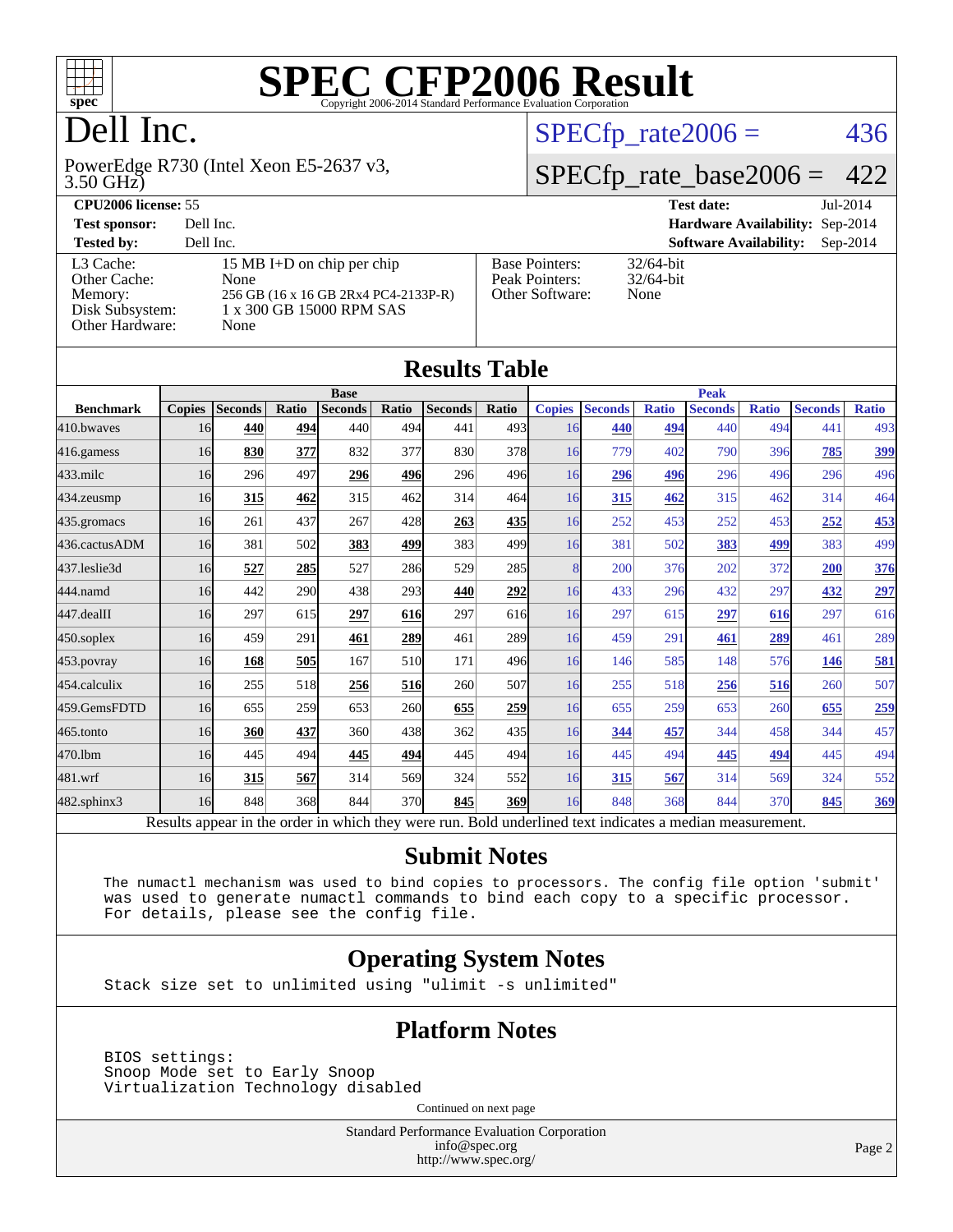

#### Dell Inc.

3.50 GHz) PowerEdge R730 (Intel Xeon E5-2637 v3,  $SPECTp\_rate2006 = 436$ 

[SPECfp\\_rate\\_base2006 =](http://www.spec.org/auto/cpu2006/Docs/result-fields.html#SPECfpratebase2006) 422

**[CPU2006 license:](http://www.spec.org/auto/cpu2006/Docs/result-fields.html#CPU2006license)** 55 **[Test date:](http://www.spec.org/auto/cpu2006/Docs/result-fields.html#Testdate)** Jul-2014 **[Test sponsor:](http://www.spec.org/auto/cpu2006/Docs/result-fields.html#Testsponsor)** Dell Inc. **[Hardware Availability:](http://www.spec.org/auto/cpu2006/Docs/result-fields.html#HardwareAvailability)** Sep-2014 **[Tested by:](http://www.spec.org/auto/cpu2006/Docs/result-fields.html#Testedby)** Dell Inc. **[Software Availability:](http://www.spec.org/auto/cpu2006/Docs/result-fields.html#SoftwareAvailability)** Sep-2014

#### **[Platform Notes \(Continued\)](http://www.spec.org/auto/cpu2006/Docs/result-fields.html#PlatformNotes)**

Standard Performance Evaluation Corporation [info@spec.org](mailto:info@spec.org) Execute Disable disabled System Profile set to Performance Sysinfo program /root/cpu2006-1.2/config/sysinfo.rev6818 \$Rev: 6818 \$ \$Date:: 2012-07-17 #\$ e86d102572650a6e4d596a3cee98f191 running on linux Wed Jul 2 18:40:11 2014 This section contains SUT (System Under Test) info as seen by some common utilities. To remove or add to this section, see: <http://www.spec.org/cpu2006/Docs/config.html#sysinfo> From /proc/cpuinfo model name : Intel(R) Xeon(R) CPU E5-2637 v3 @ 3.50GHz 2 "physical id"s (chips) 16 "processors" cores, siblings (Caution: counting these is hw and system dependent. The following excerpts from /proc/cpuinfo might not be reliable. Use with caution.) cpu cores : 4 siblings : 8 physical 0: cores 0 1 4 5 physical 1: cores 2 3 4 5 cache size : 15360 KB From /proc/meminfo MemTotal: 264572220 kB HugePages\_Total: 0 Hugepagesize: 2048 kB /usr/bin/lsb\_release -d SUSE Linux Enterprise Server 11 (x86\_64) From /etc/\*release\* /etc/\*version\* SuSE-release: SUSE Linux Enterprise Server 11 (x86\_64) VERSION = 11 PATCHLEVEL = 3 uname -a: Linux linux 3.0.76-0.11-default #1 SMP Fri Jun 14 08:21:43 UTC 2013 (ccab990) x86\_64 x86\_64 x86\_64 GNU/Linux run-level 3 Jul 2 10:07 last=S SPEC is set to: /root/cpu2006-1.2 Filesystem Type Size Used Avail Use% Mounted on /dev/sda2 ext2 267G 8.8G 257G 4% / Additional information from dmidecode: BIOS Dell Inc. 0.3.24 06/12/2014 Memory: 1x 00AD00B300AD HMA42GR7MFR4N-TFTD 16 GB 2133 MHz 8x 00AD063200AD HMA42GR7MFR4N-TFT1 16 GB 2133 MHz Continued on next page

<http://www.spec.org/>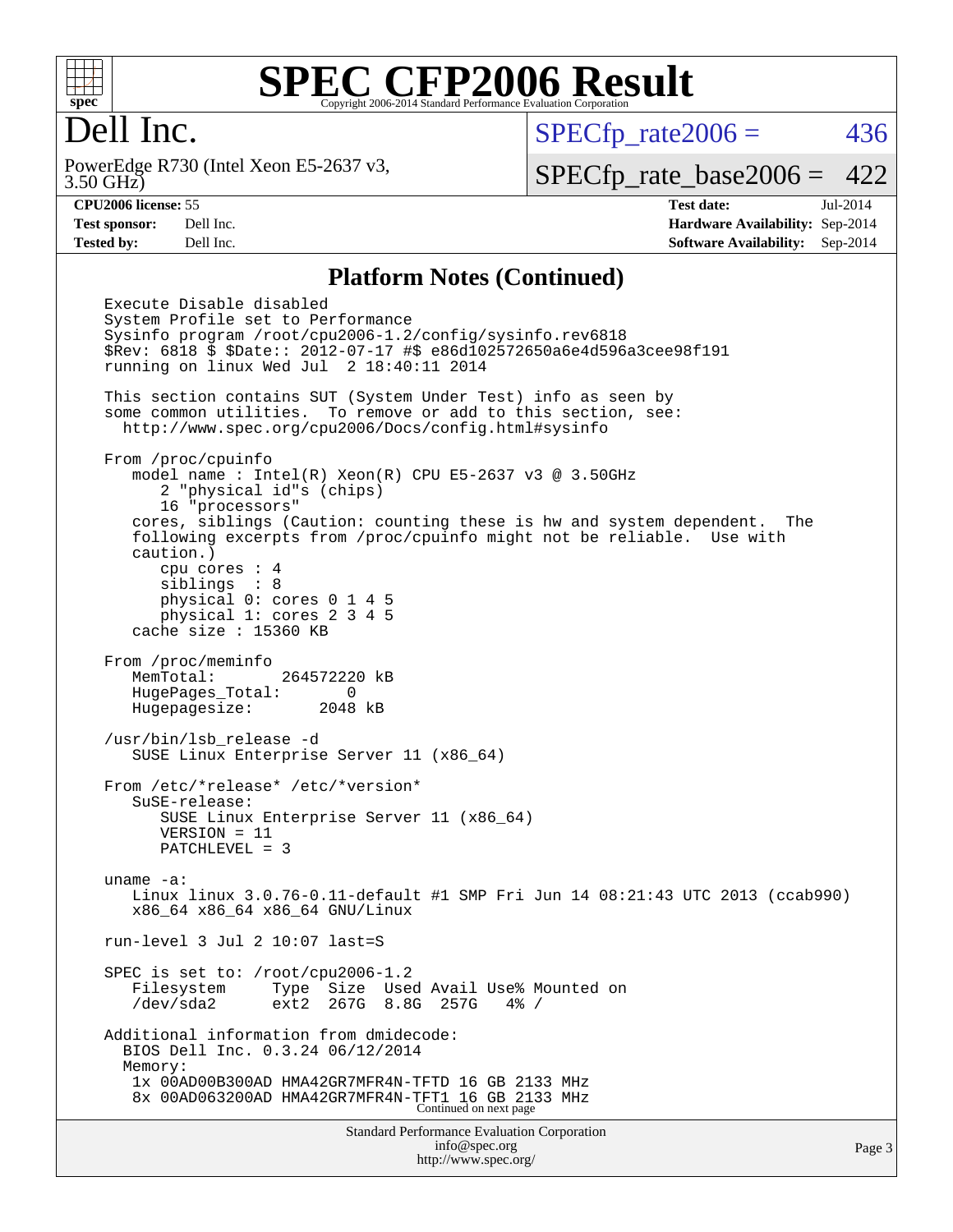

#### Dell Inc.

 $SPECTp\_rate2006 = 436$ 

3.50 GHz) PowerEdge R730 (Intel Xeon E5-2637 v3,

[SPECfp\\_rate\\_base2006 =](http://www.spec.org/auto/cpu2006/Docs/result-fields.html#SPECfpratebase2006) 422

**[CPU2006 license:](http://www.spec.org/auto/cpu2006/Docs/result-fields.html#CPU2006license)** 55 **[Test date:](http://www.spec.org/auto/cpu2006/Docs/result-fields.html#Testdate)** Jul-2014 **[Test sponsor:](http://www.spec.org/auto/cpu2006/Docs/result-fields.html#Testsponsor)** Dell Inc. **[Hardware Availability:](http://www.spec.org/auto/cpu2006/Docs/result-fields.html#HardwareAvailability)** Sep-2014 **[Tested by:](http://www.spec.org/auto/cpu2006/Docs/result-fields.html#Testedby)** Dell Inc. **[Software Availability:](http://www.spec.org/auto/cpu2006/Docs/result-fields.html#SoftwareAvailability)** Sep-2014

#### **[Platform Notes \(Continued\)](http://www.spec.org/auto/cpu2006/Docs/result-fields.html#PlatformNotes)**

 7x 00CE00B300CE M393A2G40DB0-CPB 16 GB 2133 MHz 8x Not Specified Not Specified

(End of data from sysinfo program)

#### **[General Notes](http://www.spec.org/auto/cpu2006/Docs/result-fields.html#GeneralNotes)**

Environment variables set by runspec before the start of the run: LD\_LIBRARY\_PATH = "/root/cpu2006-1.2/libs/32:/root/cpu2006-1.2/libs/64:/root/cpu2006-1.2/sh"

 Binaries compiled on a system with 1x Core i7-860 CPU + 8GB memory using RedHat EL 6.4 Transparent Huge Pages enabled with: echo always > /sys/kernel/mm/transparent\_hugepage/enabled Filesystem page cache cleared with: echo 1> /proc/sys/vm/drop\_caches runspec command invoked through numactl i.e.: numactl --interleave=all runspec <etc>

#### **[Base Compiler Invocation](http://www.spec.org/auto/cpu2006/Docs/result-fields.html#BaseCompilerInvocation)**

[C benchmarks](http://www.spec.org/auto/cpu2006/Docs/result-fields.html#Cbenchmarks):  $\frac{1}{2}$  cc  $-$  m64

[C++ benchmarks:](http://www.spec.org/auto/cpu2006/Docs/result-fields.html#CXXbenchmarks) [icpc -m64](http://www.spec.org/cpu2006/results/res2014q3/cpu2006-20140909-31288.flags.html#user_CXXbase_intel_icpc_64bit_bedb90c1146cab66620883ef4f41a67e)

[Fortran benchmarks](http://www.spec.org/auto/cpu2006/Docs/result-fields.html#Fortranbenchmarks): [ifort -m64](http://www.spec.org/cpu2006/results/res2014q3/cpu2006-20140909-31288.flags.html#user_FCbase_intel_ifort_64bit_ee9d0fb25645d0210d97eb0527dcc06e)

[Benchmarks using both Fortran and C](http://www.spec.org/auto/cpu2006/Docs/result-fields.html#BenchmarksusingbothFortranandC): [icc -m64](http://www.spec.org/cpu2006/results/res2014q3/cpu2006-20140909-31288.flags.html#user_CC_FCbase_intel_icc_64bit_0b7121f5ab7cfabee23d88897260401c) [ifort -m64](http://www.spec.org/cpu2006/results/res2014q3/cpu2006-20140909-31288.flags.html#user_CC_FCbase_intel_ifort_64bit_ee9d0fb25645d0210d97eb0527dcc06e)

#### **[Base Portability Flags](http://www.spec.org/auto/cpu2006/Docs/result-fields.html#BasePortabilityFlags)**

| 410.bwaves: - DSPEC CPU LP64                 |  |
|----------------------------------------------|--|
| 416.gamess: -DSPEC_CPU_LP64                  |  |
| 433.milc: -DSPEC CPU LP64                    |  |
| 434.zeusmp: -DSPEC_CPU_LP64                  |  |
| 435.gromacs: -DSPEC_CPU_LP64 -nofor_main     |  |
| 436.cactusADM: - DSPEC CPU LP64 - nofor main |  |
| 437.leslie3d: -DSPEC_CPU_LP64                |  |
| 444.namd: - DSPEC CPU LP64                   |  |
| 447.dealII: -DSPEC CPU LP64                  |  |
| 450.soplex: -DSPEC_CPU_LP64                  |  |
| 453.povray: -DSPEC CPU LP64                  |  |

Continued on next page

Standard Performance Evaluation Corporation [info@spec.org](mailto:info@spec.org) <http://www.spec.org/>

Page 4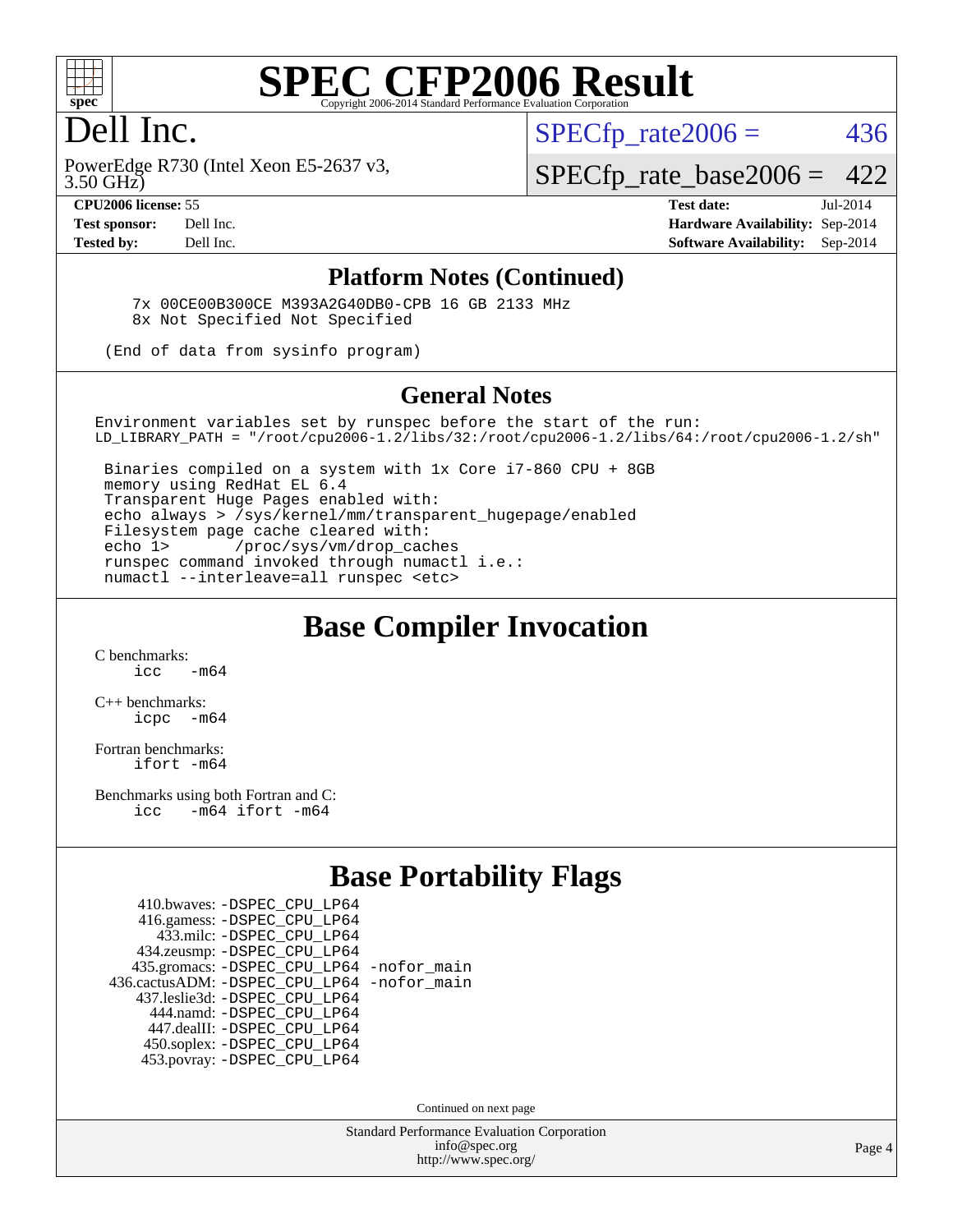

### Dell Inc.

3.50 GHz) PowerEdge R730 (Intel Xeon E5-2637 v3,  $SPECTp\_rate2006 = 436$ 

[SPECfp\\_rate\\_base2006 =](http://www.spec.org/auto/cpu2006/Docs/result-fields.html#SPECfpratebase2006) 422

**[CPU2006 license:](http://www.spec.org/auto/cpu2006/Docs/result-fields.html#CPU2006license)** 55 **[Test date:](http://www.spec.org/auto/cpu2006/Docs/result-fields.html#Testdate)** Jul-2014 **[Test sponsor:](http://www.spec.org/auto/cpu2006/Docs/result-fields.html#Testsponsor)** Dell Inc. **[Hardware Availability:](http://www.spec.org/auto/cpu2006/Docs/result-fields.html#HardwareAvailability)** Sep-2014 **[Tested by:](http://www.spec.org/auto/cpu2006/Docs/result-fields.html#Testedby)** Dell Inc. **[Software Availability:](http://www.spec.org/auto/cpu2006/Docs/result-fields.html#SoftwareAvailability)** Sep-2014

#### **[Base Portability Flags \(Continued\)](http://www.spec.org/auto/cpu2006/Docs/result-fields.html#BasePortabilityFlags)**

 454.calculix: [-DSPEC\\_CPU\\_LP64](http://www.spec.org/cpu2006/results/res2014q3/cpu2006-20140909-31288.flags.html#suite_basePORTABILITY454_calculix_DSPEC_CPU_LP64) [-nofor\\_main](http://www.spec.org/cpu2006/results/res2014q3/cpu2006-20140909-31288.flags.html#user_baseLDPORTABILITY454_calculix_f-nofor_main) 459.GemsFDTD: [-DSPEC\\_CPU\\_LP64](http://www.spec.org/cpu2006/results/res2014q3/cpu2006-20140909-31288.flags.html#suite_basePORTABILITY459_GemsFDTD_DSPEC_CPU_LP64) 465.tonto: [-DSPEC\\_CPU\\_LP64](http://www.spec.org/cpu2006/results/res2014q3/cpu2006-20140909-31288.flags.html#suite_basePORTABILITY465_tonto_DSPEC_CPU_LP64) 470.lbm: [-DSPEC\\_CPU\\_LP64](http://www.spec.org/cpu2006/results/res2014q3/cpu2006-20140909-31288.flags.html#suite_basePORTABILITY470_lbm_DSPEC_CPU_LP64) 481.wrf: [-DSPEC\\_CPU\\_LP64](http://www.spec.org/cpu2006/results/res2014q3/cpu2006-20140909-31288.flags.html#suite_basePORTABILITY481_wrf_DSPEC_CPU_LP64) [-DSPEC\\_CPU\\_CASE\\_FLAG](http://www.spec.org/cpu2006/results/res2014q3/cpu2006-20140909-31288.flags.html#b481.wrf_baseCPORTABILITY_DSPEC_CPU_CASE_FLAG) [-DSPEC\\_CPU\\_LINUX](http://www.spec.org/cpu2006/results/res2014q3/cpu2006-20140909-31288.flags.html#b481.wrf_baseCPORTABILITY_DSPEC_CPU_LINUX) 482.sphinx3: [-DSPEC\\_CPU\\_LP64](http://www.spec.org/cpu2006/results/res2014q3/cpu2006-20140909-31288.flags.html#suite_basePORTABILITY482_sphinx3_DSPEC_CPU_LP64)

#### **[Base Optimization Flags](http://www.spec.org/auto/cpu2006/Docs/result-fields.html#BaseOptimizationFlags)**

[C benchmarks](http://www.spec.org/auto/cpu2006/Docs/result-fields.html#Cbenchmarks):

[-xCORE-AVX2](http://www.spec.org/cpu2006/results/res2014q3/cpu2006-20140909-31288.flags.html#user_CCbase_f-xAVX2_5f5fc0cbe2c9f62c816d3e45806c70d7) [-ipo](http://www.spec.org/cpu2006/results/res2014q3/cpu2006-20140909-31288.flags.html#user_CCbase_f-ipo) [-O3](http://www.spec.org/cpu2006/results/res2014q3/cpu2006-20140909-31288.flags.html#user_CCbase_f-O3) [-no-prec-div](http://www.spec.org/cpu2006/results/res2014q3/cpu2006-20140909-31288.flags.html#user_CCbase_f-no-prec-div) [-opt-prefetch](http://www.spec.org/cpu2006/results/res2014q3/cpu2006-20140909-31288.flags.html#user_CCbase_f-opt-prefetch) [-auto-p32](http://www.spec.org/cpu2006/results/res2014q3/cpu2006-20140909-31288.flags.html#user_CCbase_f-auto-p32) [-ansi-alias](http://www.spec.org/cpu2006/results/res2014q3/cpu2006-20140909-31288.flags.html#user_CCbase_f-ansi-alias) [-opt-mem-layout-trans=3](http://www.spec.org/cpu2006/results/res2014q3/cpu2006-20140909-31288.flags.html#user_CCbase_f-opt-mem-layout-trans_a7b82ad4bd7abf52556d4961a2ae94d5)

[C++ benchmarks:](http://www.spec.org/auto/cpu2006/Docs/result-fields.html#CXXbenchmarks)

[-xCORE-AVX2](http://www.spec.org/cpu2006/results/res2014q3/cpu2006-20140909-31288.flags.html#user_CXXbase_f-xAVX2_5f5fc0cbe2c9f62c816d3e45806c70d7) [-ipo](http://www.spec.org/cpu2006/results/res2014q3/cpu2006-20140909-31288.flags.html#user_CXXbase_f-ipo) [-O3](http://www.spec.org/cpu2006/results/res2014q3/cpu2006-20140909-31288.flags.html#user_CXXbase_f-O3) [-no-prec-div](http://www.spec.org/cpu2006/results/res2014q3/cpu2006-20140909-31288.flags.html#user_CXXbase_f-no-prec-div) [-opt-prefetch](http://www.spec.org/cpu2006/results/res2014q3/cpu2006-20140909-31288.flags.html#user_CXXbase_f-opt-prefetch) [-auto-p32](http://www.spec.org/cpu2006/results/res2014q3/cpu2006-20140909-31288.flags.html#user_CXXbase_f-auto-p32) [-ansi-alias](http://www.spec.org/cpu2006/results/res2014q3/cpu2006-20140909-31288.flags.html#user_CXXbase_f-ansi-alias) [-opt-mem-layout-trans=3](http://www.spec.org/cpu2006/results/res2014q3/cpu2006-20140909-31288.flags.html#user_CXXbase_f-opt-mem-layout-trans_a7b82ad4bd7abf52556d4961a2ae94d5)

[Fortran benchmarks](http://www.spec.org/auto/cpu2006/Docs/result-fields.html#Fortranbenchmarks):

[-xCORE-AVX2](http://www.spec.org/cpu2006/results/res2014q3/cpu2006-20140909-31288.flags.html#user_FCbase_f-xAVX2_5f5fc0cbe2c9f62c816d3e45806c70d7) [-ipo](http://www.spec.org/cpu2006/results/res2014q3/cpu2006-20140909-31288.flags.html#user_FCbase_f-ipo) [-O3](http://www.spec.org/cpu2006/results/res2014q3/cpu2006-20140909-31288.flags.html#user_FCbase_f-O3) [-no-prec-div](http://www.spec.org/cpu2006/results/res2014q3/cpu2006-20140909-31288.flags.html#user_FCbase_f-no-prec-div) [-opt-prefetch](http://www.spec.org/cpu2006/results/res2014q3/cpu2006-20140909-31288.flags.html#user_FCbase_f-opt-prefetch)

[Benchmarks using both Fortran and C](http://www.spec.org/auto/cpu2006/Docs/result-fields.html#BenchmarksusingbothFortranandC): [-xCORE-AVX2](http://www.spec.org/cpu2006/results/res2014q3/cpu2006-20140909-31288.flags.html#user_CC_FCbase_f-xAVX2_5f5fc0cbe2c9f62c816d3e45806c70d7) [-ipo](http://www.spec.org/cpu2006/results/res2014q3/cpu2006-20140909-31288.flags.html#user_CC_FCbase_f-ipo) [-O3](http://www.spec.org/cpu2006/results/res2014q3/cpu2006-20140909-31288.flags.html#user_CC_FCbase_f-O3) [-no-prec-div](http://www.spec.org/cpu2006/results/res2014q3/cpu2006-20140909-31288.flags.html#user_CC_FCbase_f-no-prec-div) [-opt-prefetch](http://www.spec.org/cpu2006/results/res2014q3/cpu2006-20140909-31288.flags.html#user_CC_FCbase_f-opt-prefetch) [-auto-p32](http://www.spec.org/cpu2006/results/res2014q3/cpu2006-20140909-31288.flags.html#user_CC_FCbase_f-auto-p32) [-ansi-alias](http://www.spec.org/cpu2006/results/res2014q3/cpu2006-20140909-31288.flags.html#user_CC_FCbase_f-ansi-alias) [-opt-mem-layout-trans=3](http://www.spec.org/cpu2006/results/res2014q3/cpu2006-20140909-31288.flags.html#user_CC_FCbase_f-opt-mem-layout-trans_a7b82ad4bd7abf52556d4961a2ae94d5)

#### **[Peak Compiler Invocation](http://www.spec.org/auto/cpu2006/Docs/result-fields.html#PeakCompilerInvocation)**

[C benchmarks](http://www.spec.org/auto/cpu2006/Docs/result-fields.html#Cbenchmarks):  $-m64$ 

[C++ benchmarks:](http://www.spec.org/auto/cpu2006/Docs/result-fields.html#CXXbenchmarks) [icpc -m64](http://www.spec.org/cpu2006/results/res2014q3/cpu2006-20140909-31288.flags.html#user_CXXpeak_intel_icpc_64bit_bedb90c1146cab66620883ef4f41a67e)

[Fortran benchmarks](http://www.spec.org/auto/cpu2006/Docs/result-fields.html#Fortranbenchmarks): [ifort -m64](http://www.spec.org/cpu2006/results/res2014q3/cpu2006-20140909-31288.flags.html#user_FCpeak_intel_ifort_64bit_ee9d0fb25645d0210d97eb0527dcc06e)

[Benchmarks using both Fortran and C](http://www.spec.org/auto/cpu2006/Docs/result-fields.html#BenchmarksusingbothFortranandC): [icc -m64](http://www.spec.org/cpu2006/results/res2014q3/cpu2006-20140909-31288.flags.html#user_CC_FCpeak_intel_icc_64bit_0b7121f5ab7cfabee23d88897260401c) [ifort -m64](http://www.spec.org/cpu2006/results/res2014q3/cpu2006-20140909-31288.flags.html#user_CC_FCpeak_intel_ifort_64bit_ee9d0fb25645d0210d97eb0527dcc06e)

#### **[Peak Portability Flags](http://www.spec.org/auto/cpu2006/Docs/result-fields.html#PeakPortabilityFlags)**

Same as Base Portability Flags

Standard Performance Evaluation Corporation [info@spec.org](mailto:info@spec.org) <http://www.spec.org/>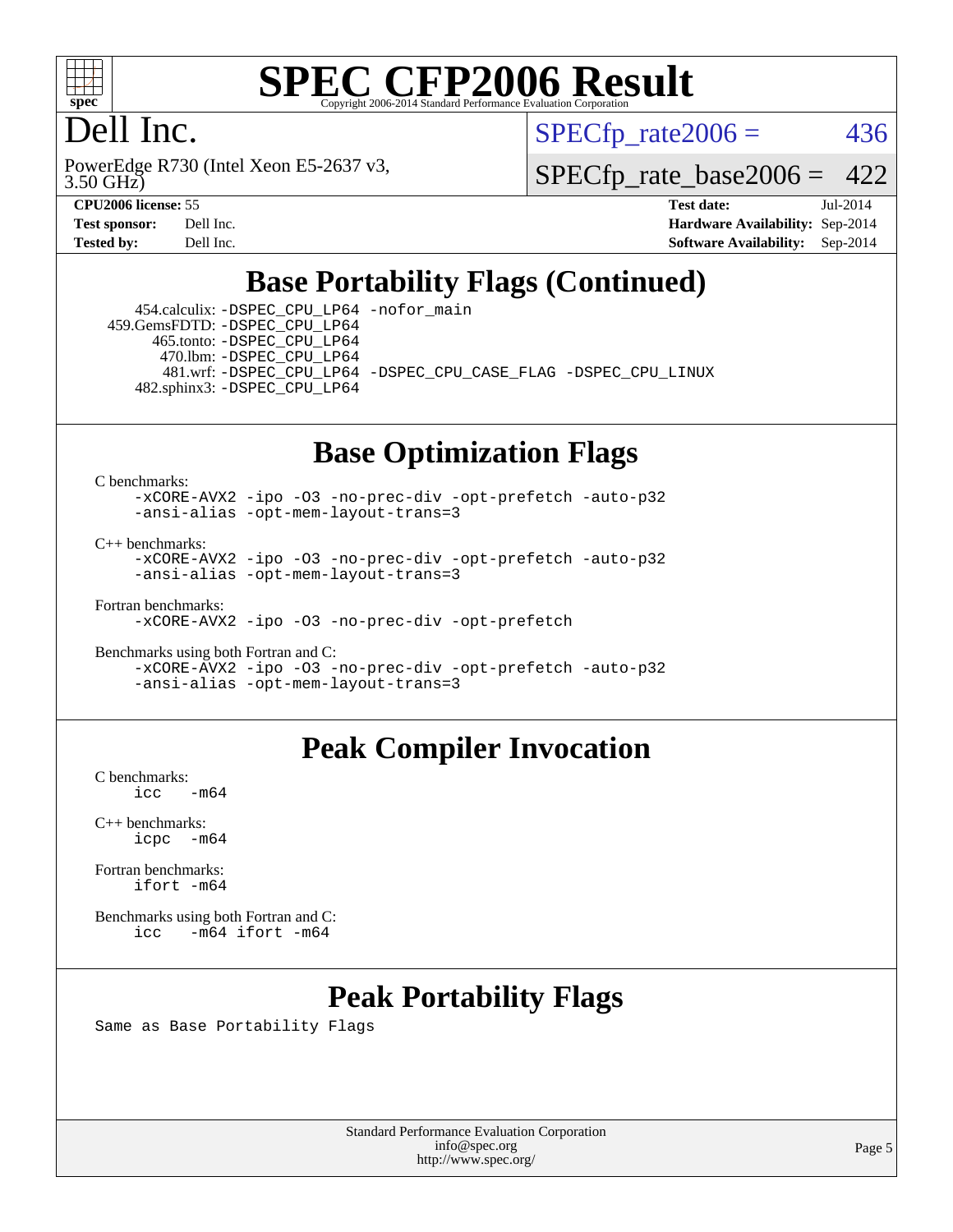

#### Dell Inc.

 $SPECTp\_rate2006 = 436$ 

3.50 GHz) PowerEdge R730 (Intel Xeon E5-2637 v3, [SPECfp\\_rate\\_base2006 =](http://www.spec.org/auto/cpu2006/Docs/result-fields.html#SPECfpratebase2006) 422

**[CPU2006 license:](http://www.spec.org/auto/cpu2006/Docs/result-fields.html#CPU2006license)** 55 **[Test date:](http://www.spec.org/auto/cpu2006/Docs/result-fields.html#Testdate)** Jul-2014 **[Test sponsor:](http://www.spec.org/auto/cpu2006/Docs/result-fields.html#Testsponsor)** Dell Inc. **[Hardware Availability:](http://www.spec.org/auto/cpu2006/Docs/result-fields.html#HardwareAvailability)** Sep-2014 **[Tested by:](http://www.spec.org/auto/cpu2006/Docs/result-fields.html#Testedby)** Dell Inc. **[Software Availability:](http://www.spec.org/auto/cpu2006/Docs/result-fields.html#SoftwareAvailability)** Sep-2014

#### **[Peak Optimization Flags](http://www.spec.org/auto/cpu2006/Docs/result-fields.html#PeakOptimizationFlags)**

```
Standard Performance Evaluation Corporation
                                           info@spec.org
                                         http://www.spec.org/
C benchmarks: 
         433.milc: -xCORE-AVX2(pass 2) -prof-gen(pass 1) -ipo(pass 2)
                -03(pass 2) -no-prec-div(pass 2)-opt-mem-layout-trans=3(pass 2) -prof-use(pass 2)
                -auto-ilp32
        470.lbm: basepeak = yes
     482.sphinx3: basepeak = yes
C++ benchmarks: 
        444.namd: -xCORE-AVX2(pass 2) -prof-gen(pass 1) -ipo(pass 2)
                -O3(pass 2) -no-prec-div(pass 2)
                -opt-mem-layout-trans=3(pass 2) -prof-use(pass 2) -fno-alias
                -auto-ilp32
       447.dealII: basepeak = yes
      450.soplex: basepeak = yes
       453.povray: -xCORE-AVX2(pass 2) -prof-gen(pass 1) -ipo(pass 2)
                -O3(pass 2) -no-prec-div(pass 2)
                -opt-mem-layout-trans=3(pass 2) -prof-use(pass 2) -unroll4
                -ansi-alias
Fortran benchmarks: 
     410.bwaves: basepeak = yes 416.gamess: -xCORE-AVX2(pass 2) -prof-gen(pass 1) -ipo(pass 2)
                -O3(pass 2) -no-prec-div(pass 2) -prof-use(pass 2) -unroll2
                -inline-level=0 -scalar-rep-
      434.zeusmp: basepeak = yes
      437.leslie3d: -xCORE-AVX2 -ipo -O3 -no-prec-div -opt-prefetch
  459.GemsFDTD: basepeak = yes
        465.tonto: -xCORE-AVX2(pass 2) -prof-gen(pass 1) -ipo(pass 2)
                -O3(pass 2) -no-prec-div(pass 2) -prof-use(pass 2) -unroll4
                -auto -inline-calloc -opt-malloc-options=3
Benchmarks using both Fortran and C: 
     435.gromacs: -xCORE-AVX2(pass 2) -prof-gen(pass 1) -ipo(pass 2)
                -O3(pass 2) -no-prec-div(pass 2)
                -opt-mem-layout-trans=3(pass 2) -prof-use(pass 2)
                -opt-prefetch -auto-ilp32
                                         Continued on next page
```